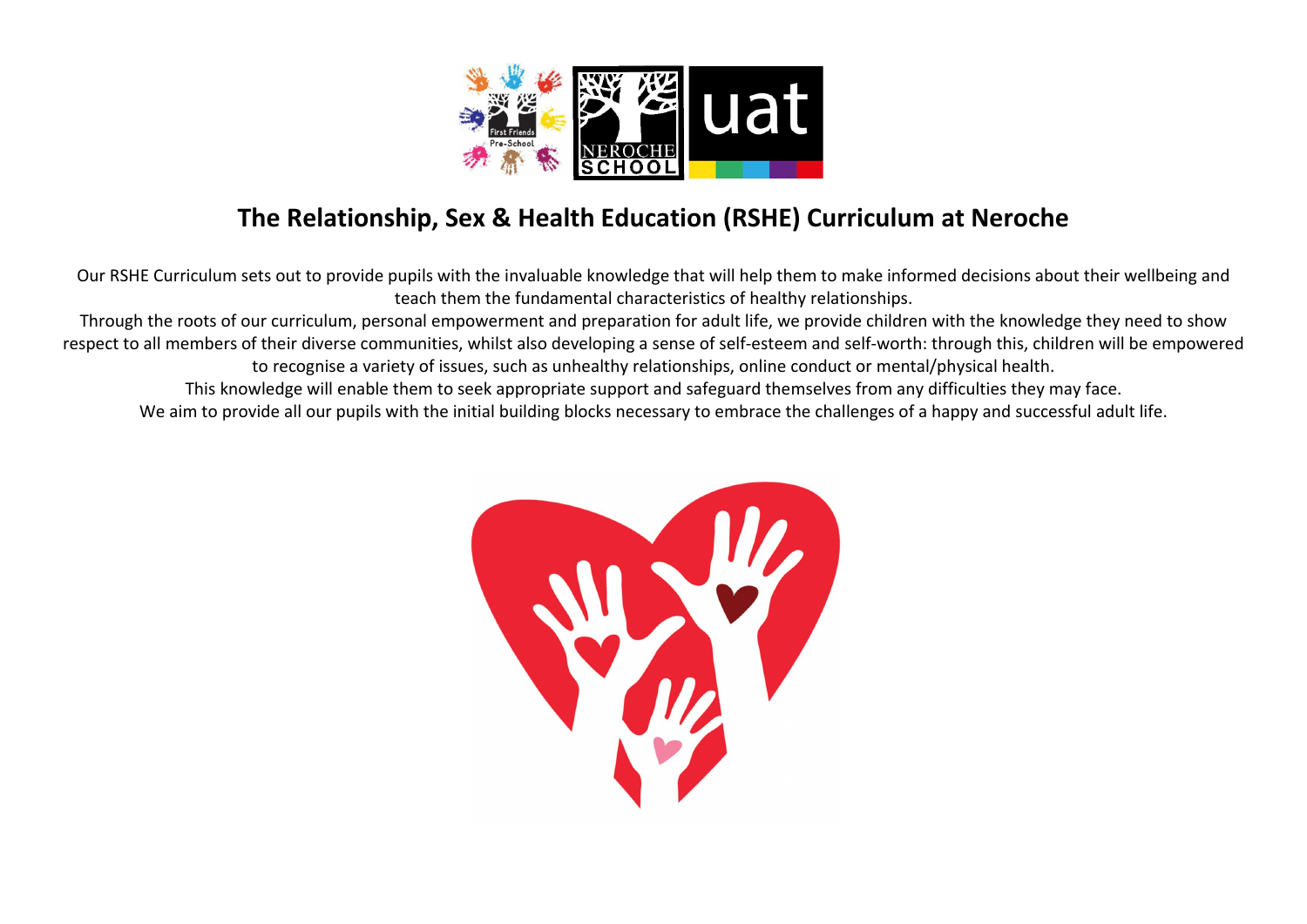|                                                                                                             | <b>EYFS</b>                                                                                                                                                                                                                                                                                                            |                                                                                                                                                                                                                                                                                                                                                                                                                                                                                                                                                                                                                                                                                                                                 |                                                                                                               |                                                                                                                                                                                                                                                                                                                                                                                                                                                                                                                                                                                                           |                                                                                                                   |                                                                                                     |
|-------------------------------------------------------------------------------------------------------------|------------------------------------------------------------------------------------------------------------------------------------------------------------------------------------------------------------------------------------------------------------------------------------------------------------------------|---------------------------------------------------------------------------------------------------------------------------------------------------------------------------------------------------------------------------------------------------------------------------------------------------------------------------------------------------------------------------------------------------------------------------------------------------------------------------------------------------------------------------------------------------------------------------------------------------------------------------------------------------------------------------------------------------------------------------------|---------------------------------------------------------------------------------------------------------------|-----------------------------------------------------------------------------------------------------------------------------------------------------------------------------------------------------------------------------------------------------------------------------------------------------------------------------------------------------------------------------------------------------------------------------------------------------------------------------------------------------------------------------------------------------------------------------------------------------------|-------------------------------------------------------------------------------------------------------------------|-----------------------------------------------------------------------------------------------------|
|                                                                                                             |                                                                                                                                                                                                                                                                                                                        |                                                                                                                                                                                                                                                                                                                                                                                                                                                                                                                                                                                                                                                                                                                                 |                                                                                                               | At this stage of learning is not necessarily a linear process. Children's interests are at the heart of learning in the EYFS, so these are the possible themes through which<br>learning will take place.                                                                                                                                                                                                                                                                                                                                                                                                 |                                                                                                                   |                                                                                                     |
| Possible key<br>learning emphasis<br>to facilitate<br>progression<br>(alongside<br>children's<br>interests) | <b>All about</b><br>me/starting school<br>New beginnings<br>Harvest<br>Autumnal changes<br>People who help us                                                                                                                                                                                                          | <b>Festivals and</b><br><b>Celebrations</b><br>Diwali<br>Bonfire night<br>Remembrance<br>Winter<br>Christmas                                                                                                                                                                                                                                                                                                                                                                                                                                                                                                                                                                                                                    | <b>Toys</b><br><b>New Year</b><br>Valentine's Day<br>Pancake Day<br>Superheroes<br><b>Teddies</b><br>Vehicles | <b>Fantasy and Adventure</b><br>(Storytelling)<br>Signs of Spring<br><b>Mothering Sunday</b><br>Easter<br>Superheroes<br><b>Traditional tales</b>                                                                                                                                                                                                                                                                                                                                                                                                                                                         | <b>Science and</b><br>investigation<br>Growing plants<br>Animals<br><b>Insects</b><br><b>Dinosaurs</b><br>Changes | <b>Places</b><br>Seaside<br>Summer<br>Transition to Yr1<br>Food around the world<br>Our environment |
|                                                                                                             |                                                                                                                                                                                                                                                                                                                        |                                                                                                                                                                                                                                                                                                                                                                                                                                                                                                                                                                                                                                                                                                                                 |                                                                                                               | <b>Personal, Social and Emotional Development</b>                                                                                                                                                                                                                                                                                                                                                                                                                                                                                                                                                         |                                                                                                                   |                                                                                                     |
| <b>KNOWLEDGE</b><br>2 year old<br>curriculum                                                                |                                                                                                                                                                                                                                                                                                                        | Begin to make sense of their own life-story                                                                                                                                                                                                                                                                                                                                                                                                                                                                                                                                                                                                                                                                                     |                                                                                                               |                                                                                                                                                                                                                                                                                                                                                                                                                                                                                                                                                                                                           |                                                                                                                   |                                                                                                     |
| <b>KNOWLEDGE</b><br>3 and 4 year<br>old<br>curriculum<br><b>KNOWLEDGE</b><br>Reception<br>curriculum        | $\sim$<br>$\sim$<br>$\sim$<br>Talk with others to solve conflicts.<br>See themselves as a valuable individual.<br>$\overline{\phantom{a}}$<br>$\overline{\phantom{a}}$<br>$\overline{\phantom{a}}$<br>$\overline{\phantom{a}}$<br>Think about the perspectives of others.<br>Manage their own needs.<br>$\mathbb{Z}^2$ | Develop their sense of responsibility and membership of a community.<br>Become more outgoing with unfamiliar people, in the safe context of their setting.<br>Show more confidence in new social situations.<br>Play with one or more other children, extending and elaborating play ideas.<br>Increasingly follow rules, understanding why they are important.<br>Do not always need an adult to remind them of a rule.<br>Develop appropriate ways of being assertive.<br>Build constructive and respectful relationships.<br>Express their feelings and consider the feelings of others.<br>Show resilience and perseverance in the face of challenge.<br>Identify and moderate their own feelings socially and emotionally. |                                                                                                               | Select and use activities and resources, with help when needed. This helps them to achieve a goal they have chosen, or one which is suggested to them<br>Help to find solutions to conflicts and rivalries. For example, accepting that not everyone can be Spider-Man in the game, and suggesting other ideas.<br>Talk about their feelings using words like 'happy', 'sad', 'angry' or 'worried'. Begin to understand how others might be feeling.                                                                                                                                                      |                                                                                                                   |                                                                                                     |
| <b>KNOWLEDGE</b><br><b>Reception ELG</b>                                                                    | Self-Regulation<br>$\overline{\phantom{a}}$<br><b>Managing Self</b><br>$\overline{\phantom{a}}$<br><b>Building Relationships</b>                                                                                                                                                                                       | Be confident to try new activities and show independence, resilience and perseverance in the face of challenge.<br>Explain the reasons for rules, know right from wrong and try to behave accordingly.<br>Work and play cooperatively and take turns with others.<br>Form positive attachments to adults and friendships with peers.<br>Show sensitivity to their own and to others' needs.                                                                                                                                                                                                                                                                                                                                     |                                                                                                               | Show an understanding of their own feelings and those of others, and begin to regulate their behaviour accordingly.<br>Set and work towards simple goals, being able to wait for what they want and control their immediate impulses when appropriate.<br>Give focused attention to what the teacher says, responding appropriately even when engaged in activity, and show an ability to follow instructions involving several ideas or actions.<br>Manage their own basic hygiene and personal needs, including dressing, going to the toilet and understanding the importance of healthy food choices. |                                                                                                                   |                                                                                                     |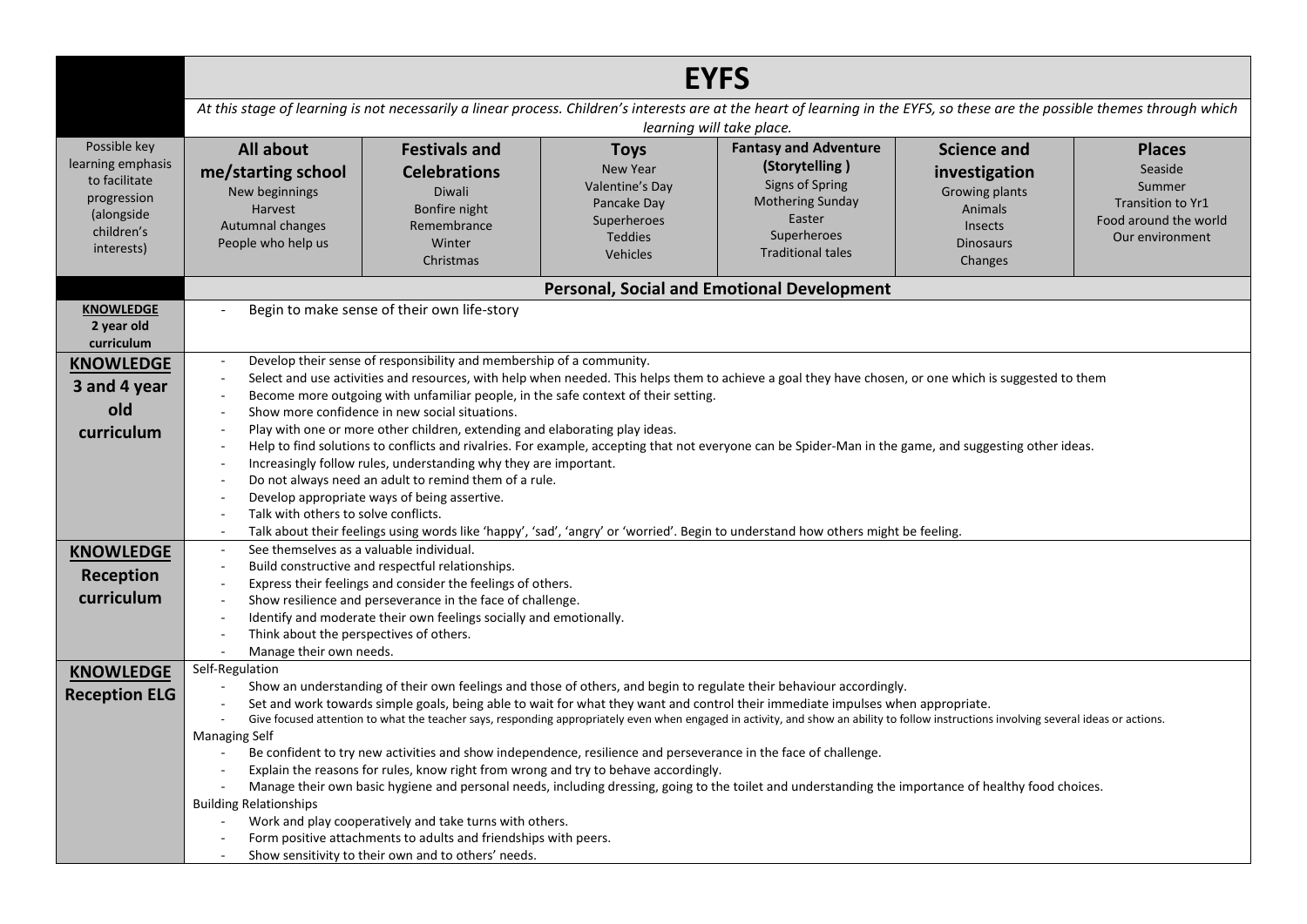|                  | Year 1                       |                              |                               |                           |                                 |                           |  |
|------------------|------------------------------|------------------------------|-------------------------------|---------------------------|---------------------------------|---------------------------|--|
|                  |                              |                              |                               |                           |                                 |                           |  |
| Unit of          | <b>Keeping/Staying Safe:</b> | <b>Keeping/Staying</b>       | <b>Relationships</b>          | <b>Being Responsible:</b> | <b>Feelings &amp; Emotions:</b> | <b>Our World</b>          |  |
| Learning         | <b>Road Safety</b>           | <b>Healthy:</b>              | - Respectful and caring       | Accident                  | Jealousy                        | Growing in our world      |  |
|                  |                              | <b>Washing Hands</b>         | relationships: Friendship     | Prevention                |                                 |                           |  |
|                  |                              |                              |                               | <b>Water Spillage</b>     |                                 |                           |  |
| <b>KNOWLEDGE</b> | Mental wellbeing (H)         | <b>Health and Prevention</b> | Respectful Relationships (R)  | Being safe (R)            | Mental Wellbeing(R)             | Families and people       |  |
|                  | The benefits of physical     | (H) About personal           | Practical steps they can take | How to respond            | That there is a normal          | who care for me $(R)$     |  |
| Statutory        | exercise, time outdoors,     | hygiene and germs            | in a range of different       | safely and                | range of emotions (e.g.         | -that families are        |  |
| coverage         | community participation,     | including bacteria,          | contexts to improve or        | appropriately to          | happiness, sadness,             | important for children    |  |
|                  | voluntary and service-       | viruses, how they are        | support respectful            | adults they may           | anger, fear, surprise,          | growing up because        |  |
|                  | based activity on mental     | spread and treated, and      | relationships                 | encounter (in all         | nervousness) and scale          | they can give love,       |  |
|                  | wellbeing and happiness      | the importance of            |                               | contexts, including       | of emotions that all            | security and stability.   |  |
|                  | How to judge whether         | handwashing                  | Caring Friendships (R)        | online) whom they         | humans experience in            | -The characteristics of   |  |
|                  | what they are feeling and    |                              | The characteristics of        | do not know. How to       | relation to different           | healthy family life,      |  |
|                  | how they are behaving is     | Healthy Eating (H)           | friendships, including mutual | recognise and report      | experiences and                 | commitment to each        |  |
|                  | appropriate and              | What constitutes a           | respect, truthfulness,        | feelings of being         | situations.                     | other, including in times |  |
|                  | proportionate                | healthy diet (including      | trustworthiness, loyalty,     | unsafe or feeling bad     | -How to recognise and           | of difficulty, protection |  |
|                  | Respectful relationships (R) | understanding calories       | kindness, generosity, trust,  | about any adult.          | talk about their                | and care for children     |  |
|                  | Practical steps they can     | and other nutritional        | sharing interests and         |                           | emotions, including             | and other family          |  |
|                  | take in a range of different | content) The principles      | experiences and support with  | Respectful                | having a varied                 | members, the              |  |
|                  | contexts to improve or       | of planning and              | problems and difficulties     | Relationships (R)         | vocabulary of words to          | importance of spending    |  |
|                  | support respectful           | preparing a range of         |                               | Practical steps they      | use when talking about          | time together and         |  |
|                  | relationships.               | healthy meals The            |                               | can take in a range of    | their own and others'           | sharing each other's      |  |
|                  |                              | characteristics of a poor    |                               | different contexts to     | feelings                        | lives.                    |  |
|                  |                              | diet and risks associated    |                               | improve or support        |                                 |                           |  |
|                  |                              | with unhealthy eating        |                               | respectful                |                                 |                           |  |
|                  |                              | (including, for example,     |                               | relationships             |                                 |                           |  |
|                  |                              | obesity and tooth            |                               |                           |                                 |                           |  |
|                  |                              | decay) and other             |                               |                           |                                 |                           |  |
|                  |                              | behaviours (e.g. the         |                               |                           |                                 |                           |  |
|                  |                              | impact of alcohol on         |                               |                           |                                 |                           |  |
|                  |                              | diet or health)              |                               |                           |                                 |                           |  |
| Step/s           | To recognise what risks      | To understand what           | To understand how to be a     | To understand what        | To understand a range of        | To understand how we      |  |
| towards          | there are when crossing      | germs are and why            | good friend.                  | we are responsible        | emotions and how they           | care for others           |  |
| achieving the    | the road.                    | washing your hands           |                               | for                       | make us feel physically         |                           |  |
| unit Intent.     |                              |                              |                               |                           | and mentally                    |                           |  |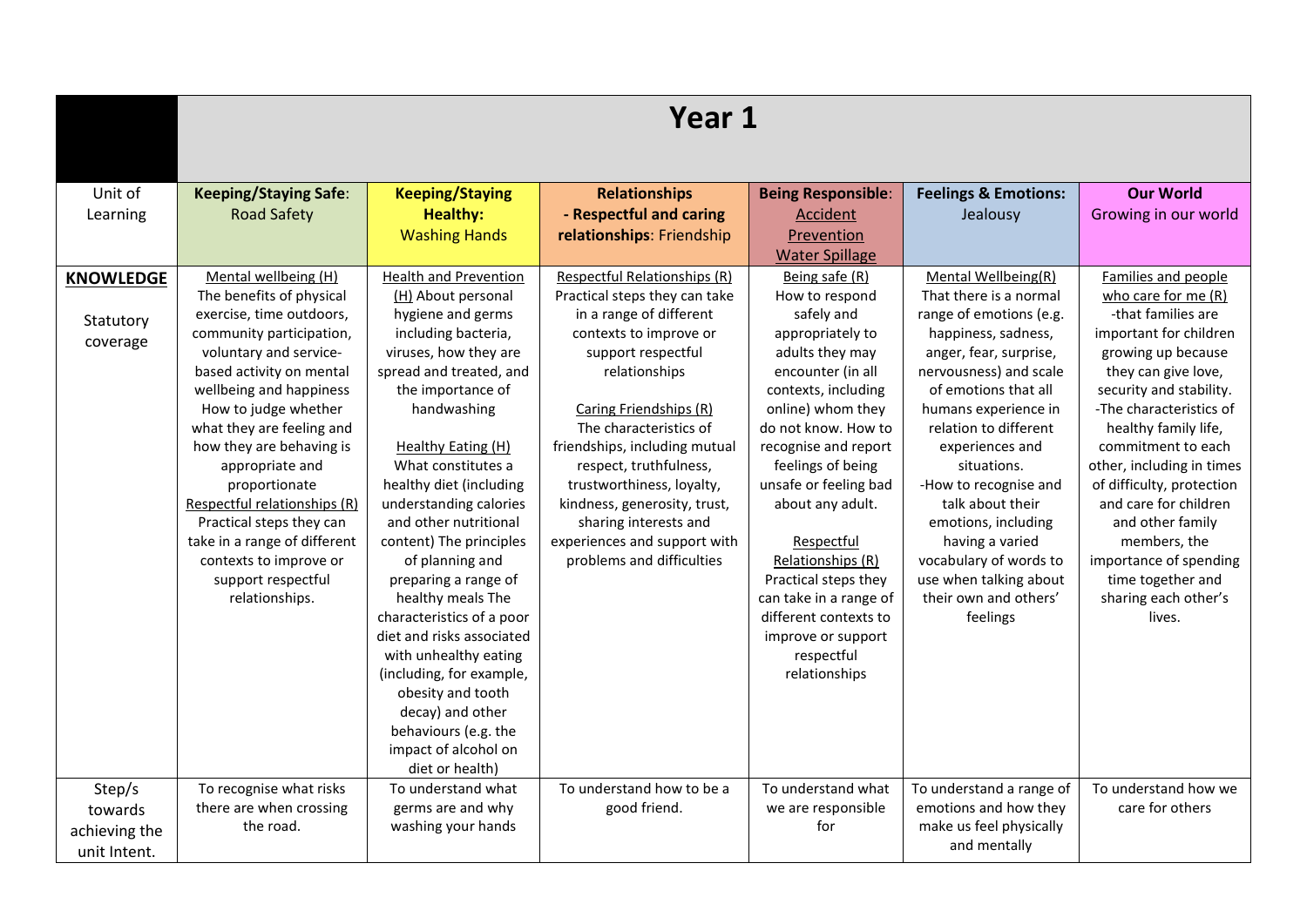|                                                    |                                                                                                                            | stops germs from<br>spreading.                                                              |                                                                                                           |                                                                                                          |                                                                                        |                                                                                      |
|----------------------------------------------------|----------------------------------------------------------------------------------------------------------------------------|---------------------------------------------------------------------------------------------|-----------------------------------------------------------------------------------------------------------|----------------------------------------------------------------------------------------------------------|----------------------------------------------------------------------------------------|--------------------------------------------------------------------------------------|
| Step/s<br>towards<br>achieving the<br>unit Intent. | To understand and<br>reinforce the message of<br>Road Safety and what a<br>pedestrian should look out<br>for when walking. | To understand the<br>importance of brushing<br>your teeth.                                  | To recognise what body<br>language means and how you<br>can tell how someone is<br>feeling using this.    | To be able to<br>recognise how<br>responsibilities will<br>change as we grow                             | To be able to recognise<br>and name emotions and<br>their physical effects             | To understand the<br>needs of a baby                                                 |
| Step/s<br>towards<br>achieving the<br>unit Intent. | To practice our knowledge<br>of Road Safety when<br>walking around our village.                                            | To understand the<br>importance of healthy<br>eating.                                       | To understand that bodies<br>and feelings can be hurt by<br>words and actions                             | To know how you<br>can help people<br>around you                                                         | To know the difference<br>between pleasant and<br>unpleasant emotions                  | To be able to recognise<br>what you can do for<br>yourself now you are<br>older      |
| Step/s<br>towards<br>achieving the<br>unit Intent. | To understand who keeps<br>me safe and the difference<br>between 'safe strangers'<br>and strangers.                        | To understand what a<br>healthy choice is by<br>preparing a healthy<br>snack for snack time | To understand the<br>Importance of telling<br>someone if a family or loved<br>one makes them feel unhappy | To understand the<br>types of things you<br>are responsible for                                          | To learn a range of skills<br>for coping with<br>unpleasant/uncomfortab<br>le emotions | To be able to describe<br>the common features of<br>family life                      |
| Step/s<br>towards<br>achieving the<br>unit Intent. | To understand what<br>'Stranger Danger' is and<br>how to keep yourself safe                                                | To understand the<br>importance of having a<br>good night sleep.                            | To understand what bullying<br>is.                                                                        | To know how and<br>understand the<br>importance of<br>preventing accidents                               | To understand that<br>feelings can be<br>communicated with and<br>without words        | To be able to recognise<br>the ways in which your<br>family is special and<br>unique |
| Step/s<br>towards<br>achieving the<br>unit Intent. | To understand safety<br>around the home.                                                                                   | To understand why it's<br>important to be safe<br>when taking medicines                     | To understand how to report<br>bullying and telling a trusted<br>adult.                                   | To be able to<br>recognise the<br>differences between<br>being responsible<br>and being<br>irresponsible |                                                                                        |                                                                                      |
| Step/s<br>towards<br>achieving the<br>unit Intent. | To recognise risk from<br>everyday situations.                                                                             | To understand what sun<br>safety is and how we<br>can protect ourselves<br>from the sun.    | To understand that people<br>can say hurtful things online<br>and ways to overcome this.                  |                                                                                                          |                                                                                        |                                                                                      |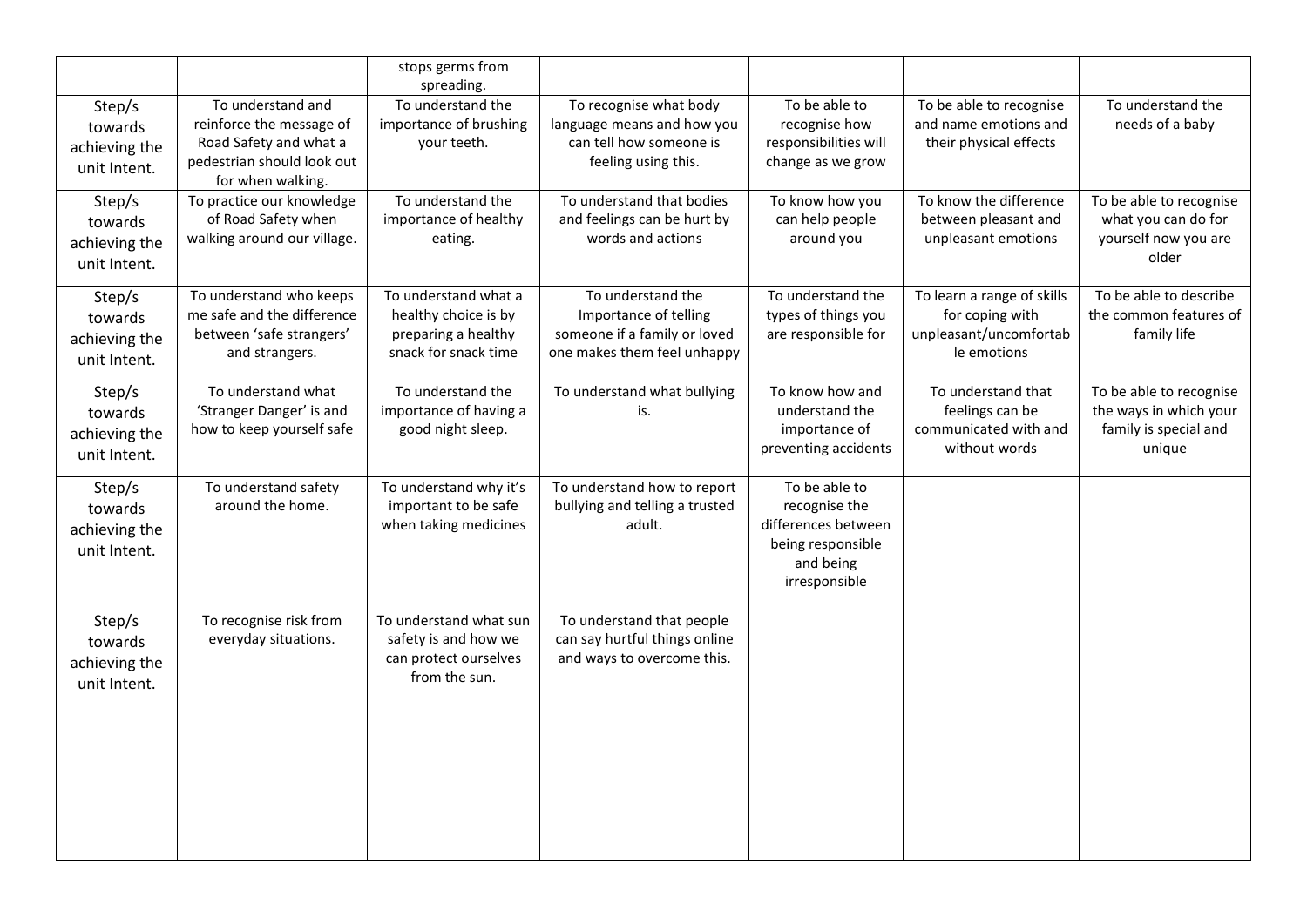|                  | Year 2                       |                              |                                |                                     |                                |                                 |  |
|------------------|------------------------------|------------------------------|--------------------------------|-------------------------------------|--------------------------------|---------------------------------|--|
| Unit of          | <b>Keeping/Staying Safe:</b> | <b>Keeping/Staying</b>       | <b>Relationships</b>           | <b>Being Responsible:</b>           | <b>Feelings &amp; Emotions</b> | <b>Our World:</b>               |  |
| Learning         | <b>Tying Shoelaces and</b>   | <b>Healthy:</b>              | - Respectful and caring        | <b>Practice Makes</b>               | Worry, Anger                   | Living In Our World             |  |
|                  | everyday hazards             | <b>Healthy Eating,</b>       | relationships:                 | Perfect, Helping                    |                                | and Working In Our              |  |
|                  |                              | <b>Brushing Teeth</b>        | <b>Bullying, Body Language</b> | Someone in Need                     |                                | World                           |  |
| <b>KNOWLEDGE</b> | Being Safe (R)               | Healthy Eating (H)           | Respectful relationships (R)   | Physical health and                 | Caring friendships (R)         | Being Safe (R)                  |  |
|                  | How to respond safely and    | The characteristics of a     | That in school and in wider    | fitness (H)                         | That most friendships          | How to respond safely           |  |
| Statutory        | appropriately to adults      | poor diet and risks          | society they can expect to be  | The importance of                   | have ups and downs,            | and appropriately to            |  |
| coverage         | they may encounter (in all   | associated with              | treated with respect by        | building regular                    | and that these can often       | adults they may                 |  |
|                  | contexts, including online)  | unhealthy eating             | others, and that in turn they  | exercise into daily                 | be worked through so           | encounter (in all               |  |
|                  | whom they do not know.       | (including, for example,     | should show due respect to     | and weekly routines                 | that the friendship is         | contexts, including             |  |
|                  | How to recognise and         | obesity and tooth            | others, including those in     | and how to achieve                  | repaired or even               | online) whom they do            |  |
|                  | report feelings of being     | decay) and other             | positions of authority.        | this; for example                   | strengthened, and that         | not know. How to                |  |
|                  | unsafe or feeling bad about  | behaviours (e.g. the         |                                | walking or cycling to               | resorting to violence is       | recognise and report            |  |
|                  | any adult.                   | impact of alcohol on         | Caring friendships (R)         | school, a daily active              | never right                    | feelings of being unsafe        |  |
|                  |                              | diet or health)              | How to recognise who to trust  | mile or other forms                 |                                | or feeling bad about any        |  |
|                  |                              |                              | and who not to trust, how to   | of regular, vigorous                |                                | adult.                          |  |
|                  |                              | <b>Health and Prevention</b> | judge when a friendship is     | exercise. The risks                 | Mental wellbeing (H)           |                                 |  |
|                  |                              | (H)                          | making them feel unhappy or    | associated with an                  | That there is a normal         | <b>Respectful Relationships</b> |  |
|                  |                              | About dental health and      | uncomfortable, managing        | inactive lifestyle                  | range of emotions (e.g.        | (R)                             |  |
|                  |                              | the benefits of good         | conflict, how to manage these  | (including obesity)                 | happiness, sadness,            | Practical steps they can        |  |
|                  |                              | oral hygiene and dental      | situations and how to seek     |                                     | anger, fear, surprise,         | take in a range of              |  |
|                  |                              | flossing, including          | help or advice from others, if | Being safe (R)                      | nervousness) and scale         | different contexts to           |  |
|                  |                              | regular check-ups at the     | needed.                        | How to respond                      | of emotions that all           | improve or support              |  |
|                  |                              | dentist.                     |                                | safely and                          | humans experience in           | respectful relationships        |  |
|                  |                              |                              |                                | appropriately to<br>adults they may | relation to different          |                                 |  |
|                  |                              |                              |                                | encounter (in all                   | experiences and<br>situations. |                                 |  |
|                  |                              |                              |                                | contexts, including                 |                                |                                 |  |
|                  |                              |                              |                                | online) whom they                   |                                |                                 |  |
|                  |                              |                              |                                | do not know. How to                 |                                |                                 |  |
|                  |                              |                              |                                | recognise and report                |                                |                                 |  |
|                  |                              |                              |                                | feelings of being                   |                                |                                 |  |
|                  |                              |                              |                                | unsafe or feeling bad               |                                |                                 |  |
|                  |                              |                              |                                | about any adult.                    |                                |                                 |  |
| Step/s           | To know and understand       | To know that food is         | To be able to name a range of  | To understand the                   | To be able to recognise        | To be able to identify          |  |
| towards          | the reasons why laces are    | needed for our bodies        | feelings                       | importance of trying                | and name emotions and          | how and why we look             |  |
| achieving the    | tied                         | to be healthy and to         |                                | hard and not giving                 | their physical effects         | after living things both        |  |
|                  |                              | grow                         |                                | up                                  |                                | inside and outside of           |  |
| unit Intent.     |                              |                              |                                |                                     |                                | the home                        |  |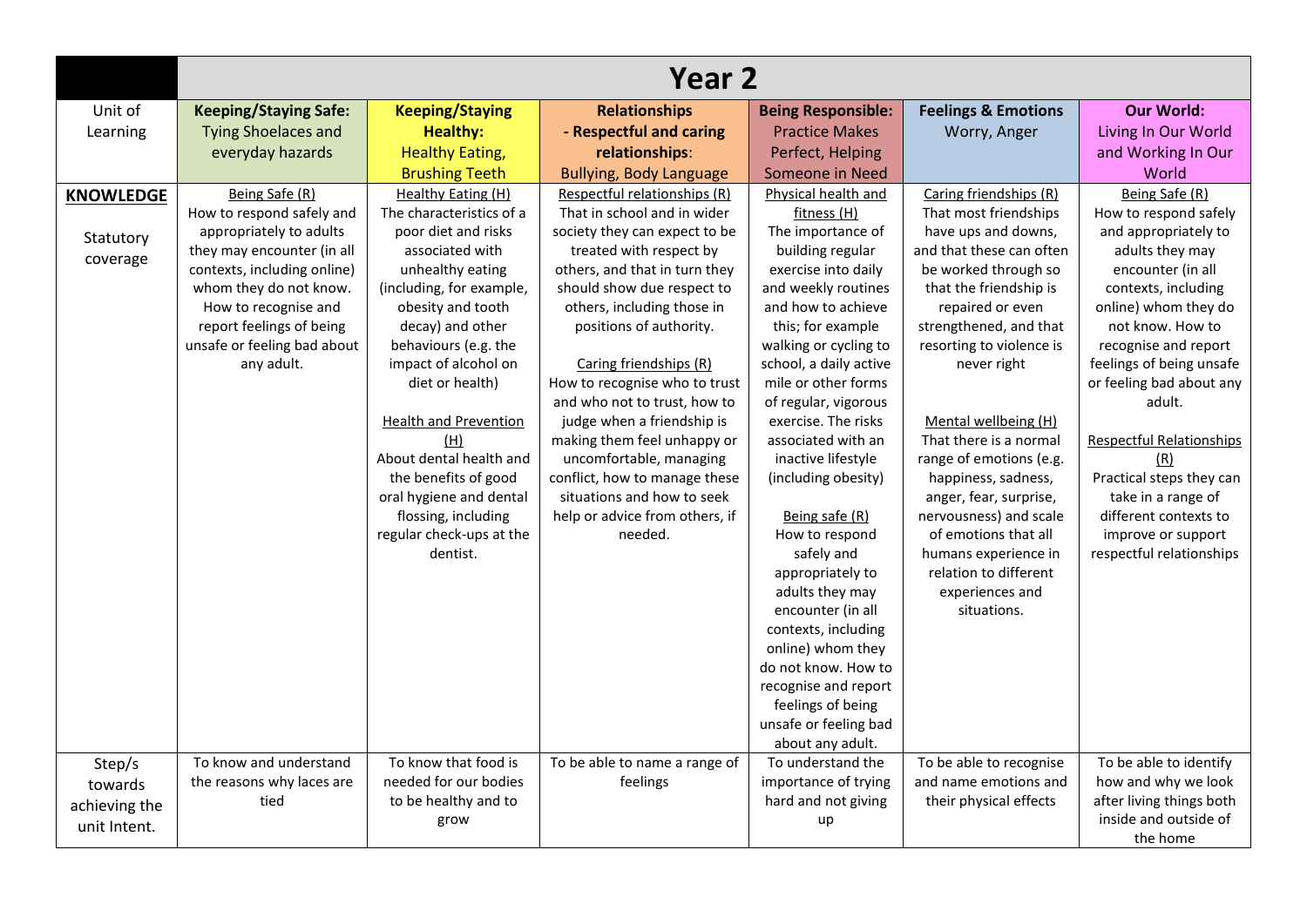| Step/s<br>towards<br>achieving the<br>unit Intent. | To know how to tie up<br>laces properly                                     | To understand that<br>some foods are better<br>for good health than<br>others                                             | To understand why we should<br>care about other people's<br>feelings          | To learn ways to set<br>achievable goals and<br>work to reach them                                   | To know the difference<br>between pleasant and<br>unpleasant emotions                  | To recognise why it is<br>important to keep our<br>communities and<br>countryside clean |
|----------------------------------------------------|-----------------------------------------------------------------------------|---------------------------------------------------------------------------------------------------------------------------|-------------------------------------------------------------------------------|------------------------------------------------------------------------------------------------------|----------------------------------------------------------------------------------------|-----------------------------------------------------------------------------------------|
| Step/s<br>towards<br>achieving the<br>unit Intent. | To recognise unsafe<br>behaviour in everyday<br>situations                  | To understand how to<br>keep yourself and<br>others healthy                                                               | To be able to see and<br>understand bullying<br>behaviours                    | To know how you<br>can help other<br>people                                                          | To learn a range of skills<br>for coping with<br>unpleasant/uncomfortab<br>le emotions | To understand different<br>ways we can receive<br>money                                 |
| Step/s<br>towards<br>achieving the<br>unit Intent. | To know the ways to keep<br>safe in familiar and<br>unfamiliar environments | To know the differences<br>between healthy and<br>unhealthy choices                                                       | To be able to recognise and<br>name a range of feelings                       | To recognise kind<br>and thoughtful<br>behaviours and<br>actions                                     | To be able to recognise<br>and name emotions and<br>their physical effects             | To know how to keep<br>money safe                                                       |
| Step/s<br>towards<br>achieving the<br>unit Intent. | To know what to do in an<br>emergency (how to dial<br>999 and what to say)  | To understand why we<br>need to brush our teeth                                                                           | To understand that feelings<br>can be shown without words                     | To understand the<br>risks of talking to<br>people you don't<br>know very well in the<br>community   | To know the difference<br>between pleasant and<br>unpleasant emotions                  | To be able to describe<br>the skills you may need<br>in a future job or career          |
| Step/s<br>towards<br>achieving the<br>unit Intent. |                                                                             | To be able to develop<br>strategies to help you<br>remember to brush your<br>teeth when you forget,<br>are tired, or busy | To understand why it is<br>important to care about other<br>people's feelings | To be able to identify<br>the differences<br>between being<br>responsible and<br>being irresponsible |                                                                                        | To be able to recognise<br>the differences between<br>wants and needs                   |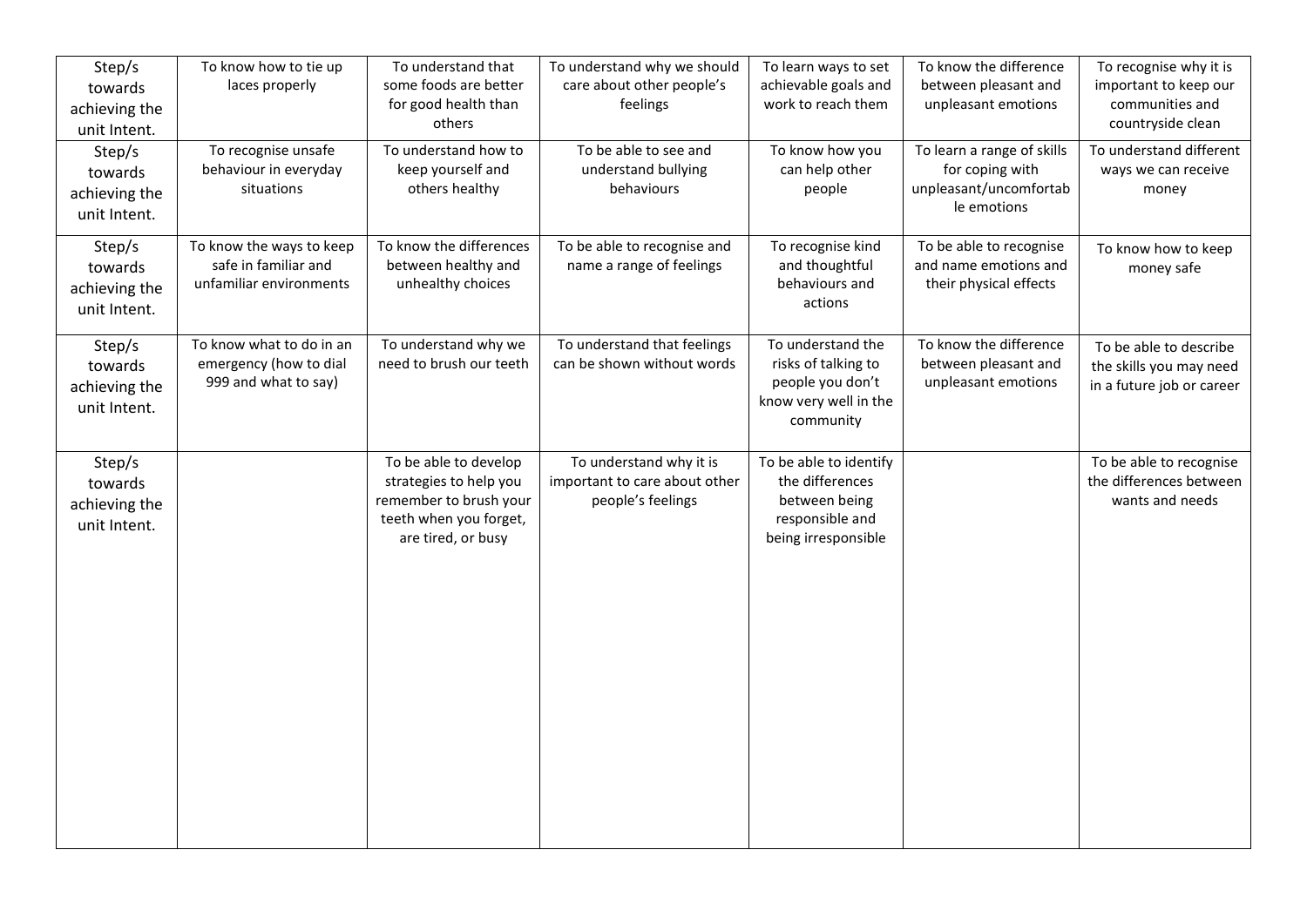|                                                    | Year <sub>3</sub>                                                                                                                                                                                                                                                                                                                                                                                       |                                                                                                                         |                                                                                                                                                                                                                                                                                                                                                                      |                                                                                                                                                                                                                                                            |                                                                                                                                                                                                                                                                                                                                                                                                                                                                                                                                                                                                                                                               |                                                                                                                                                                                                                                                                                                                                                                                                                                       |  |
|----------------------------------------------------|---------------------------------------------------------------------------------------------------------------------------------------------------------------------------------------------------------------------------------------------------------------------------------------------------------------------------------------------------------------------------------------------------------|-------------------------------------------------------------------------------------------------------------------------|----------------------------------------------------------------------------------------------------------------------------------------------------------------------------------------------------------------------------------------------------------------------------------------------------------------------------------------------------------------------|------------------------------------------------------------------------------------------------------------------------------------------------------------------------------------------------------------------------------------------------------------|---------------------------------------------------------------------------------------------------------------------------------------------------------------------------------------------------------------------------------------------------------------------------------------------------------------------------------------------------------------------------------------------------------------------------------------------------------------------------------------------------------------------------------------------------------------------------------------------------------------------------------------------------------------|---------------------------------------------------------------------------------------------------------------------------------------------------------------------------------------------------------------------------------------------------------------------------------------------------------------------------------------------------------------------------------------------------------------------------------------|--|
| Unit of<br>Learning                                | <b>Keeping/Staying Safe:</b><br><b>Staying Safe</b><br>Leaning out of Windows                                                                                                                                                                                                                                                                                                                           | <b>Keeping/Staying</b><br><b>Healthy:</b><br><b>Medicine</b>                                                            | <b>Relationships:</b><br>Touch                                                                                                                                                                                                                                                                                                                                       | <b>Being Responsible:</b><br><b>Stealing</b>                                                                                                                                                                                                               | <b>Feelings &amp; Emotions:</b><br>Grief                                                                                                                                                                                                                                                                                                                                                                                                                                                                                                                                                                                                                      | <b>Our World:</b><br>Looking after our<br>world.                                                                                                                                                                                                                                                                                                                                                                                      |  |
| <b>KNOWLEDGE</b><br>Statutory<br>coverage          | Being Safe (R)<br>How to respond safely and<br>appropriately to adults<br>they may encounter (in all<br>contexts, including online)<br>whom they do not know.<br>How to recognise and<br>report feelings of being<br>unsafe or feeling bad about<br>any adult.<br>Mental wellbeing - how to<br>judge whether what they<br>are feeling and how they<br>are behaving is appropriate<br>and proportionate. | Drugs, Alcohol and<br>Tobacco (H)<br>The facts about legal<br>and illegal harmful<br>substances and<br>associated risks | Being Safe (R)<br>About the concept of privacy<br>and the implications of it for<br>both children and adults;<br>including that it is not always<br>right to keep secrets if they<br>relate to being safe. That each<br>person's body belongs to<br>them, and the differences<br>between appropriate and<br>inappropriate or unsafe<br>physical, and other, contact. | Respectful<br>Relationships (R)<br>That in school and in<br>wider society they<br>can expect to be<br>treated with respect<br>by others, and that in<br>turn they should<br>show due respect to<br>others, including<br>those in positions of<br>authority | Mental Wellbeing (H)<br>How to recognise and<br>talk about their<br>emotions, including<br>having a varied<br>vocabulary of words to<br>use when talking about<br>their own and others'<br>feelings How to judge<br>whether what they are<br>feeling and how they are<br>behaving is appropriate<br>and proportionate. The<br>benefits of physical<br>exercise, time outdoors,<br>community<br>participation, voluntary<br>and service-based<br>activity on mental<br>wellbeing and happiness.<br>Simple self-care<br>techniques, including the<br>importance of rest, time<br>spent with friends and<br>family and the benefits<br>of hobbies and interests. | <b>Respectful Relationships</b><br>(R)<br>Practical steps they can<br>take in a range of<br>different contexts to<br>improve or support<br>respectful relationships<br><b>Respectful Relationships</b><br>(R)<br>That in school and in<br>wider society they can<br>expect to be treated<br>with respect by others,<br>and that in turn they<br>should show due<br>respect to others,<br>including those in<br>positions of authority |  |
| Step/s<br>towards<br>achieving the<br>unit Intent. | To be able to recognise<br>risky situations                                                                                                                                                                                                                                                                                                                                                             | To understand simple<br>safety rules about<br>medicine                                                                  | To understand the<br>difference between<br>appropriate and<br>inappropriate touch                                                                                                                                                                                                                                                                                    | To understand the<br>differences<br>between<br>borrowing and<br>stealing                                                                                                                                                                                   | To describe the feeling<br>of grief                                                                                                                                                                                                                                                                                                                                                                                                                                                                                                                                                                                                                           | To be able to explain<br>the meaning of<br>reduce, reuse, and<br>recycle                                                                                                                                                                                                                                                                                                                                                              |  |
| Step/s<br>towards                                  | To be able to recognise a<br>range of warning signs                                                                                                                                                                                                                                                                                                                                                     | To understand when<br>it is safe to take<br>medicine                                                                    | To know why it is<br>important to care about<br>other people's feelings                                                                                                                                                                                                                                                                                              | To be able to<br>describe how you<br>might feel if                                                                                                                                                                                                         | To be able to<br>recognise and name<br>different emotions                                                                                                                                                                                                                                                                                                                                                                                                                                                                                                                                                                                                     | To recognise how we<br>can help look after<br>our planet                                                                                                                                                                                                                                                                                                                                                                              |  |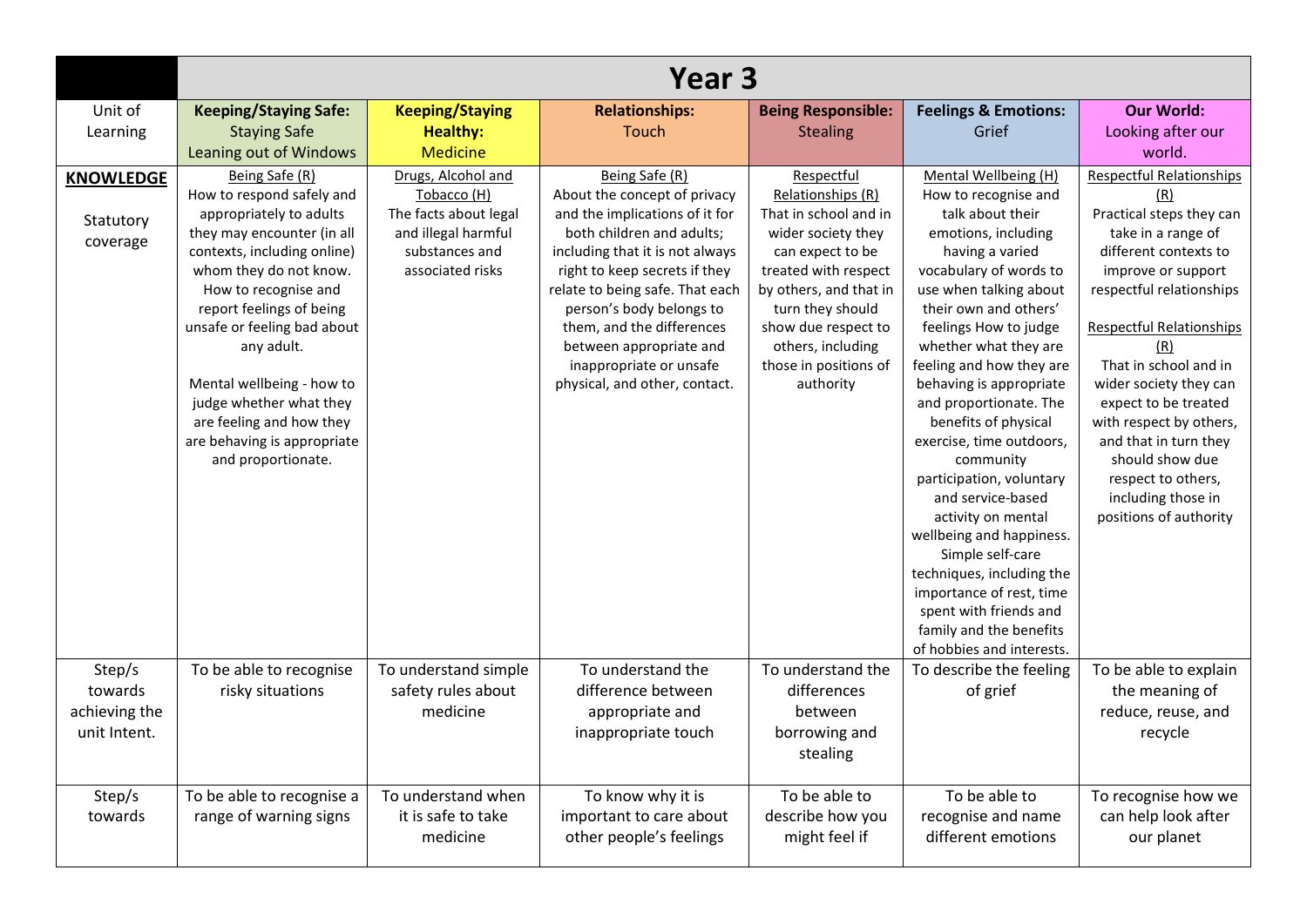| achieving the<br>unit Intent.                      |                                                                                      |                                                                                              |                                                                                | something of yours<br>is borrowed and<br>not returned                                               | and their physical<br>effects                                                          |                                                                                          |
|----------------------------------------------------|--------------------------------------------------------------------------------------|----------------------------------------------------------------------------------------------|--------------------------------------------------------------------------------|-----------------------------------------------------------------------------------------------------|----------------------------------------------------------------------------------------|------------------------------------------------------------------------------------------|
| Step/s<br>towards<br>achieving the<br>unit Intent. | To be able to spot the<br>dangers we may find at<br>home                             | To know who we can<br>accept medicine from                                                   | To understand personal<br>boundaries                                           | To know why it is<br>wrong to steal                                                                 | To know the<br>difference between<br>pleasant and<br>unpleasant emotions               | To know how energy<br>is created and how<br>we use it                                    |
| Step/s<br>towards<br>achieving the<br>unit Intent. | To be able to<br>understand ways we can<br>keep ourselves and<br>others safe at home | To know that<br>vaccinations are<br>available to protect<br>people from certain<br>illnesses | To know who and how to<br>ask for help                                         | To be able to<br>understand the<br>differences<br>between being<br>responsible and<br>irresponsible | To learn a range of<br>skills for coping with<br>unpleasant/uncomfort<br>able emotions | To be able to identify<br>how to reduce the<br>amount of water and<br>electricity we use |
| Step/s<br>towards<br>achieving the<br>unit Intent. | To be able to identify<br>trusted adults around<br>you                               | To understand the<br>differences between<br>healthy and unhealthy<br>choices                 | To be able to name human<br>body parts (using the<br>correct scientific names) | To know how to<br>keep our<br>belongings safe                                                       | To understand that<br>feelings can be<br>communicated with<br>and without words        | To understand how<br>we can reduce our<br>carbon footprint                               |
| Step/s<br>towards<br>achieving the<br>unit Intent. | To know the importance<br>of listening to our<br>trusted adults                      |                                                                                              |                                                                                |                                                                                                     |                                                                                        |                                                                                          |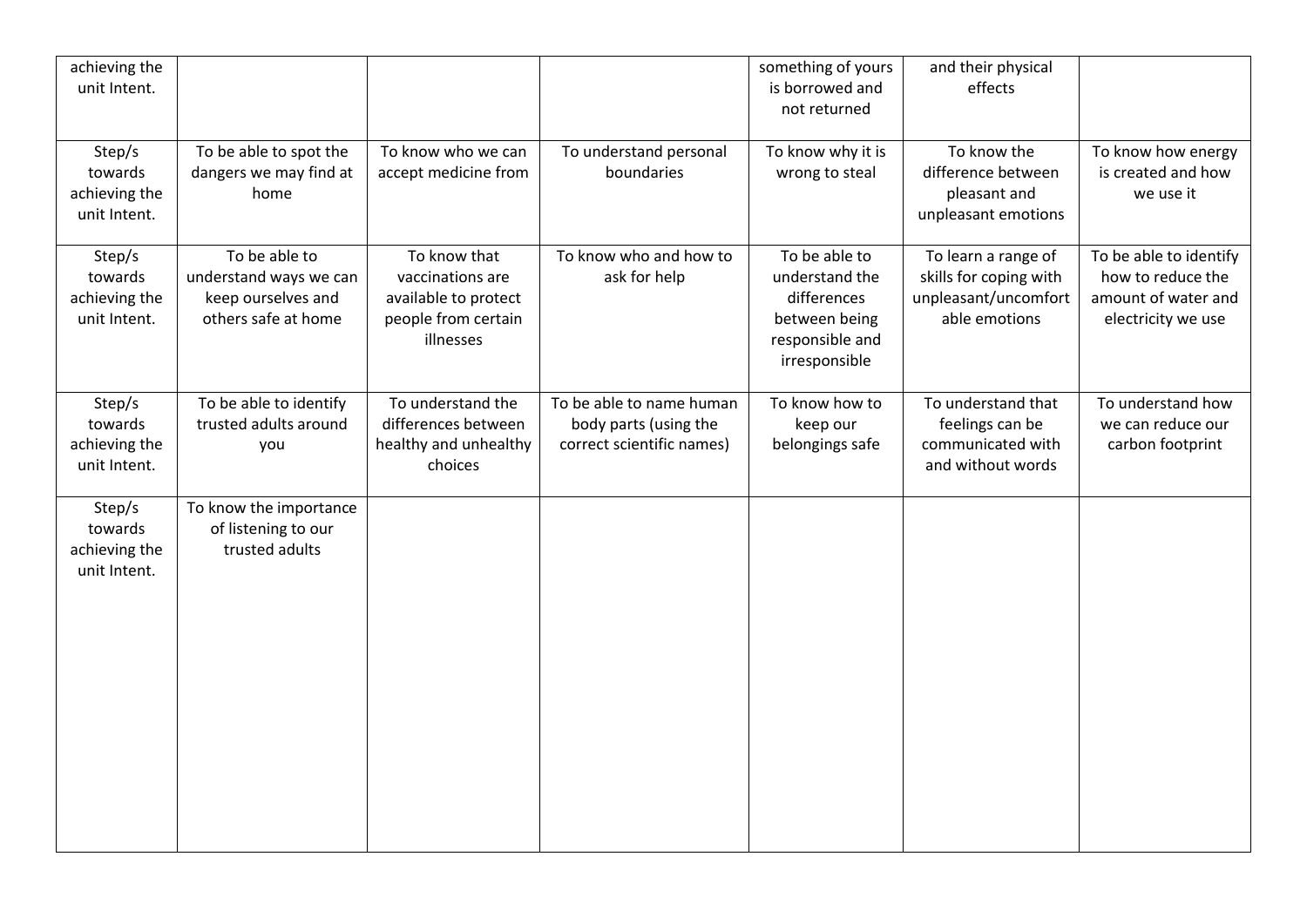|                     | Year 4                                              |                                                   |                                                     |                                             |                                             |                                                    |  |
|---------------------|-----------------------------------------------------|---------------------------------------------------|-----------------------------------------------------|---------------------------------------------|---------------------------------------------|----------------------------------------------------|--|
| Unit of<br>Learning | <b>Keeping/Staying Safe:</b><br><b>Cycle Safety</b> | <b>Keeping/Staying</b><br><b>Healthy: Healthy</b> | <b>Growing &amp; Changing</b><br>:Appropriate Touch | <b>Being Responsible:</b><br>Coming Home on | <b>Feelings &amp; Emotions:</b><br>Jealousy | <b>The Working World:</b><br><b>Chores at Home</b> |  |
|                     |                                                     | Living                                            |                                                     | <b>Time</b>                                 |                                             |                                                    |  |
|                     | <b>First Aid:</b>                                   |                                                   |                                                     |                                             |                                             | A World Without                                    |  |
|                     | <b>Breathing Difficulties</b>                       |                                                   |                                                     |                                             |                                             | Judgement<br><b>Breaking Down</b>                  |  |
|                     |                                                     |                                                   |                                                     |                                             |                                             | <b>Barriers</b>                                    |  |
| <b>KNOWLEDGE</b>    | Physical health and                                 | Healthy Eating (H)                                | Families and people who                             | Respectful                                  | Mental Wellbeing (H)                        | Respectful                                         |  |
|                     | fitness (H) The                                     | What constitutes a                                | care for me (R)                                     | relationships (R)                           | That there is a normal                      | relationships (R)                                  |  |
| Statutory           | characteristics and                                 | healthy diet (including                           | How to recognise if family                          | Practical steps they                        | range of emotions                           | The importance of                                  |  |
| coverage            | mental and physical                                 | understanding                                     | relationships are making                            | can take in a range                         | (e.g. happiness,                            | respecting others,                                 |  |
|                     | benefits of an active                               | calories and other                                | them feel unhappy or                                | of different                                | sadness, anger, fear,                       | even when they are                                 |  |
|                     | lifestyle. The importance                           | nutritional content).                             | unsafe, and how to seek                             | contexts to                                 | surprise, nervousness)                      | very different from                                |  |
|                     | of building regular                                 | The principles of                                 | help or advice from others                          | improve or support                          | and scale of emotions                       | them (for example,                                 |  |
|                     | exercise into daily and                             | planning and                                      | if needed. Caring                                   | respectful                                  | that all humans                             | physically, in                                     |  |
|                     | weekly routines and                                 | preparing a range of                              | friendships (R) How to                              | relationships. The                          | experience in relation                      | character, personality                             |  |
|                     | how to achieve this; for                            | healthy meals. The                                | recognise who to trust and                          | conventions of                              | to different                                | or backgrounds), or                                |  |
|                     | example walking or                                  | characteristics of a                              | who not to trust, how to                            | courtesy and                                | experiences and                             | make different                                     |  |
|                     | cycling to school, a daily                          | poor diet and risks                               | judge when a friendship is                          | manners.                                    | situations. How to                          | choices or have                                    |  |
|                     | active mile or other                                | associated with                                   | making them feel unhappy                            |                                             | recognise and talk                          | different preferences                              |  |
|                     | forms of regular,                                   | unhealthy eating                                  | or uncomfortable,                                   |                                             | about their emotions,                       | or beliefs Practical                               |  |
|                     | vigorous exercise.                                  | (including, for                                   | managing conflict, how to                           |                                             | including having a                          | steps they can take in                             |  |
|                     |                                                     | example, obesity and                              | manage these situations                             |                                             | varied vocabulary                           | a range of different                               |  |
|                     |                                                     | tooth decay) and                                  | and how to seek help or                             |                                             |                                             | contexts to improve                                |  |
|                     | <b>Basic First Aid</b>                              | other behaviours (e.g.                            | advice from others, if                              |                                             |                                             | or support respectful                              |  |
|                     | - how to make a clear                               | the impact of alcohol                             | needed Being Safe (R) How                           |                                             |                                             | relationships.                                     |  |
|                     | and efficient call to                               | on diet or health)                                | to report concerns or                               |                                             |                                             |                                                    |  |
|                     | emergency services if                               |                                                   | abuse, and the vocabulary                           |                                             |                                             |                                                    |  |
|                     | necessary.                                          |                                                   | and confidence needed to                            |                                             |                                             |                                                    |  |
|                     | -concepts of basic first-                           |                                                   | do so                                               |                                             |                                             |                                                    |  |
|                     | aid, for example dealing                            |                                                   |                                                     |                                             |                                             |                                                    |  |
|                     | with common injuries,                               |                                                   |                                                     |                                             |                                             |                                                    |  |
|                     | including head injuries                             |                                                   |                                                     |                                             |                                             |                                                    |  |
| Step/s              | To identify strategies we                           | To explain what is                                | To identify the different                           | To recognise the                            | To recognise our                            | To identify ways in                                |  |
| towards             | can use to keep                                     | meant by a balanced                               | types of relationships we                           | importance of                               | thoughts, feelings, and                     | which we can help                                  |  |
|                     |                                                     |                                                   | can have and describe how                           | behaving in a                               | emotions.                                   |                                                    |  |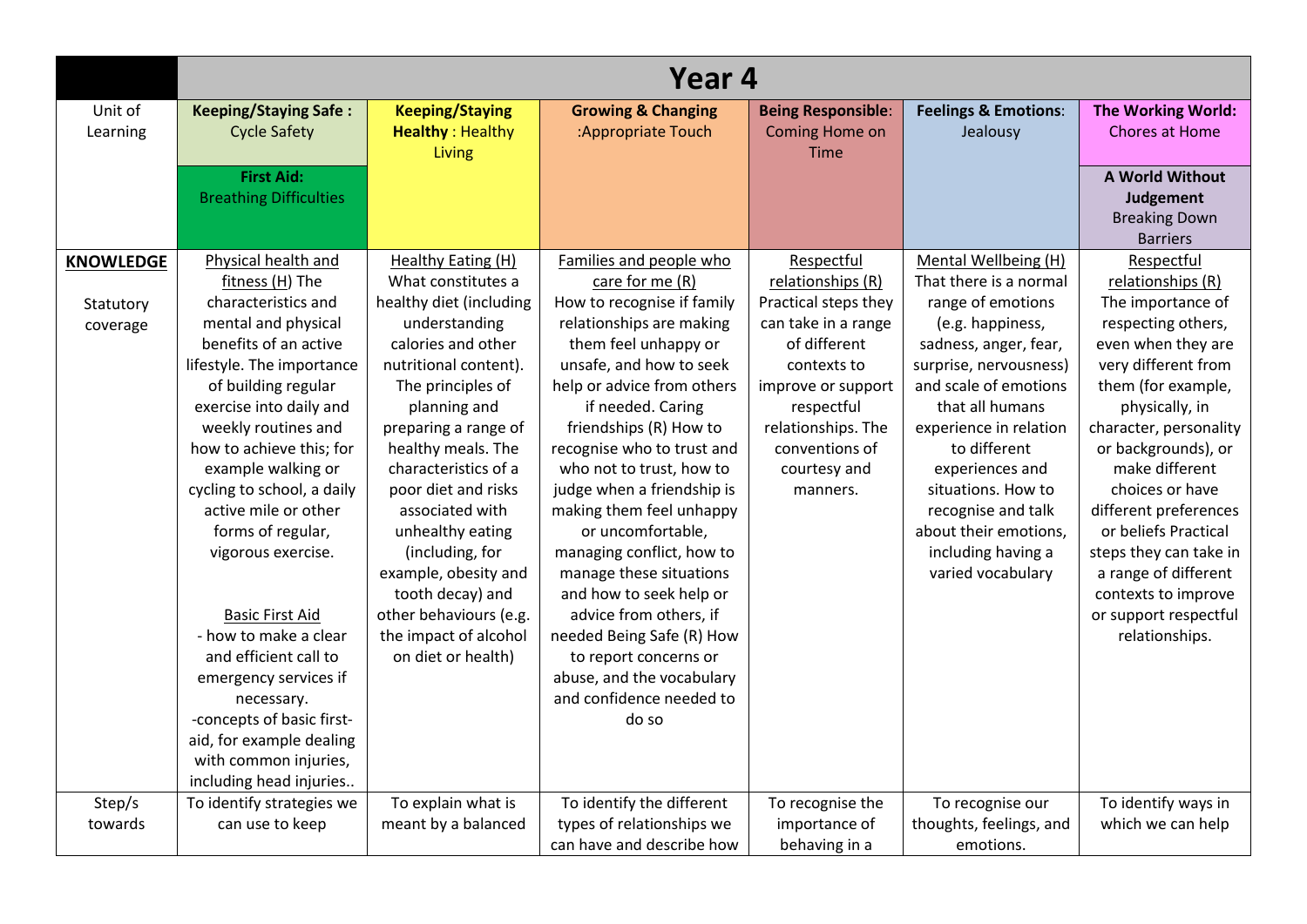| achieving the<br>unit Intent.                      | ourselves and others<br>safe                                                          | diet and plan a<br>balanced meal                                                                                                      | these can change as we<br>grow                                                                                        | responsible<br>manner in a range<br>of situations                                      |                                                                                                                                                                   | those who look after<br><b>us</b>                                                              |
|----------------------------------------------------|---------------------------------------------------------------------------------------|---------------------------------------------------------------------------------------------------------------------------------------|-----------------------------------------------------------------------------------------------------------------------|----------------------------------------------------------------------------------------|-------------------------------------------------------------------------------------------------------------------------------------------------------------------|------------------------------------------------------------------------------------------------|
| Step/s<br>towards<br>achieving the<br>unit Intent. | To recognise the impact<br>and possible<br>consequences of an<br>accident or incident | To recognise how too<br>much sugar, salt, and<br>saturated fat in our<br>food and drink can<br>affect us now and<br>when we are older | To explain how our families<br>support us and how we can<br>support our families                                      | To describe a range<br>of situations where<br>being on time is<br>important            | To identify the<br>differences between<br>those that feel good<br>and those that feel not<br>so good.                                                             | To explain the<br>positive impact of our<br>actions                                            |
| Step/s<br>towards<br>achieving the<br>unit Intent. | To create a set of rules<br>for and identify ways of<br>keeping safe                  | To understand<br>nutritional<br>information on<br>packaged food and<br>explain what it means                                          | To identify how<br>relationships can be<br>healthy or unhealthy                                                       | To explain the<br>importance of<br>having rules in the<br>home                         | To describe how we<br>can support others<br>who feel lonely,<br>jealous, or upset                                                                                 | To describe the ways<br>in which we can<br>contribute to our<br>home, school, and<br>community |
| Step/s<br>towards<br>achieving the<br>unit Intent. | To identify the signs of<br>an asthma attack or<br>choking                            | To describe different<br>ways to maintain a<br>healthy lifestyle                                                                      | To explain how to ask for<br>help and identify who can<br>help us if a relationship<br>makes us feel<br>uncomfortable | To describe ways<br>that behaviour can<br>be seen to be<br>sensible and<br>responsible | To recognise that we<br>can choose how we<br>act on our emotions<br>and understand that<br>our choices and<br>actions can affect<br>ourselves and other<br>people | To identify the skills<br>we may need in our<br>future job roles                               |
| Step/s<br>towards<br>achieving the<br>unit Intent. | identify the signs of an<br>allergic reaction and<br>anaphylactic shock               |                                                                                                                                       |                                                                                                                       | To know how<br>friendships may<br>change over time                                     | To demonstrate a<br>range of strategies to<br>help control and<br>manage unpleasant/<br>uncomfortable<br>emotions, such as<br>loneliness and<br>jealousy          | explain why being<br>different is okay                                                         |
| Step/s<br>towards                                  | To know how to provide<br>first aid treatment to                                      |                                                                                                                                       |                                                                                                                       | To discuss the<br>positives of                                                         |                                                                                                                                                                   | recognise your own<br>strengths and goals,<br>and understand that                              |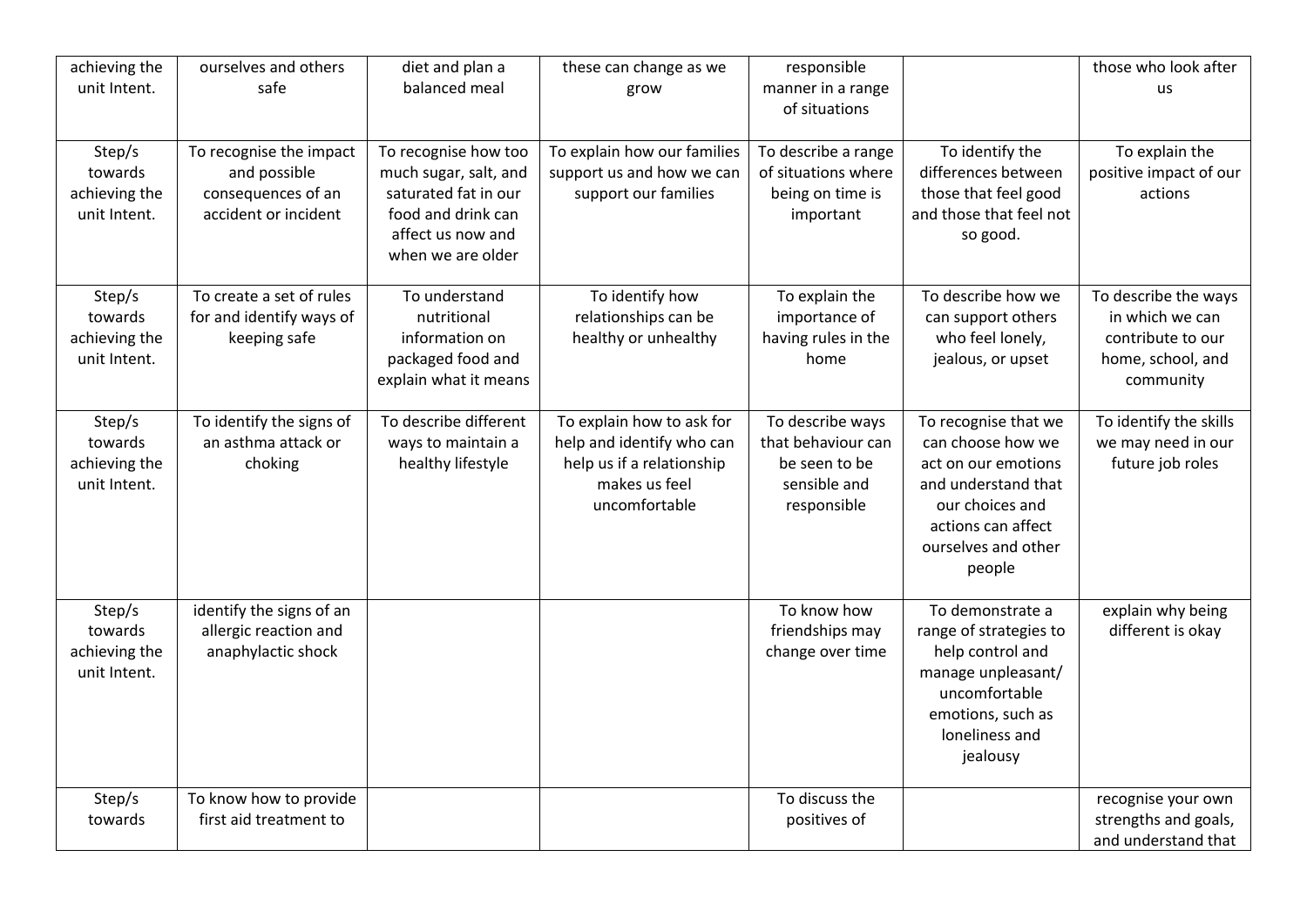| achieving the | someone who is        |  | different types of | these may be         |
|---------------|-----------------------|--|--------------------|----------------------|
| unit Intent.  | struggling to breathe |  | friends            | different from those |
|               |                       |  |                    | around you           |
|               |                       |  |                    |                      |
|               |                       |  |                    |                      |
|               |                       |  |                    |                      |
|               |                       |  |                    |                      |
|               |                       |  |                    |                      |
|               |                       |  |                    |                      |
|               |                       |  |                    |                      |
|               |                       |  |                    |                      |
|               |                       |  |                    |                      |
|               |                       |  |                    |                      |
|               |                       |  |                    |                      |
|               |                       |  |                    |                      |
|               |                       |  |                    |                      |
|               |                       |  |                    |                      |
|               |                       |  |                    |                      |
|               |                       |  |                    |                      |
|               |                       |  |                    |                      |
|               |                       |  |                    |                      |
|               |                       |  |                    |                      |
|               |                       |  |                    |                      |
|               |                       |  |                    |                      |
|               |                       |  |                    |                      |
|               |                       |  |                    |                      |
|               |                       |  |                    |                      |
|               |                       |  |                    |                      |
|               |                       |  |                    |                      |
|               |                       |  |                    |                      |
|               |                       |  |                    |                      |
|               |                       |  |                    |                      |
|               |                       |  |                    |                      |
|               |                       |  |                    |                      |
|               |                       |  |                    |                      |
|               |                       |  |                    |                      |
|               |                       |  |                    |                      |
|               |                       |  |                    |                      |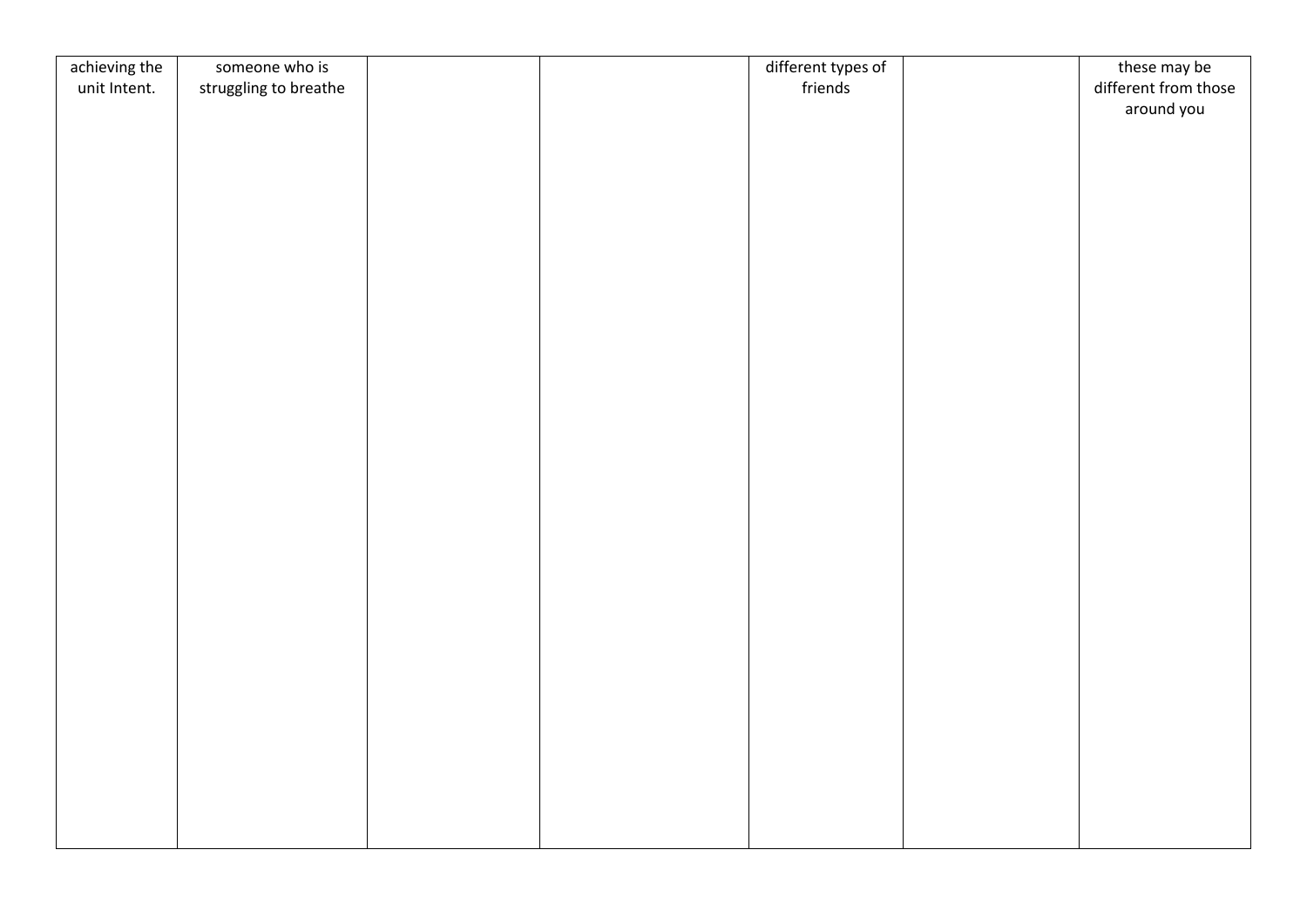|                     | Year 5                                   |                                                   |                                           |                                              |                                          |                                  |  |
|---------------------|------------------------------------------|---------------------------------------------------|-------------------------------------------|----------------------------------------------|------------------------------------------|----------------------------------|--|
| Unit of<br>Learning | <b>Keeping/Staying Safe:</b><br>Pressure | <b>Keeping/Staying</b><br><b>Healthy: Smoking</b> | <b>Growing &amp; Changing:</b><br>Puberty | <b>Being Responsible:</b><br>Looking out for | <b>Feelings &amp; Emotions:</b><br>Anger | The Working World:<br>Enterprise |  |
|                     | <b>Adult's Views</b>                     | <b>Adult's Views</b>                              | <b>Adult's Views</b>                      | <b>Others</b>                                | Adult's &                                | Adult's &                        |  |
|                     | <b>Children's Views</b>                  | <b>Children's Views</b>                           | <b>Children's Views</b>                   | <b>Adult's Views</b>                         | Children's Views                         | <b>Children's Views</b>          |  |
|                     |                                          |                                                   |                                           | <b>Children's Views</b>                      |                                          |                                  |  |
|                     |                                          |                                                   |                                           |                                              |                                          |                                  |  |
|                     | <b>First Aid:</b>                        |                                                   |                                           |                                              |                                          | <b>A World Without</b>           |  |
|                     | <b>Basic life support</b>                |                                                   |                                           |                                              |                                          | Judgement :                      |  |
|                     | techniques                               |                                                   |                                           |                                              |                                          | Inclusion &                      |  |
|                     |                                          |                                                   |                                           |                                              |                                          | Acceptance                       |  |
|                     |                                          |                                                   |                                           |                                              |                                          | Adult's &                        |  |
|                     |                                          |                                                   |                                           |                                              |                                          | Children's Views                 |  |
| <b>KNOWLEDGE</b>    | Caring friendships (R)                   | Drugs, Alcohol and                                | <b>Changing Adolescent Body</b>           | Being Safe (R)                               | Caring friendships (R)                   | Families and people              |  |
|                     | That most friendships                    | Tobacco (H)                                       | (H)                                       | What sorts of                                | That most friendships                    | who care for me $(R)$ -          |  |
| Statutory           | have ups and downs,                      | The facts about legal                             | Key facts about puberty                   | boundaries are                               | have ups and downs,                      | the characteristics of           |  |
| coverage            | and that these can often                 | and illegal harmful                               | and the changing                          | appropriate in                               | and that these can                       | healthy family life              |  |
|                     | be worked through so                     | substances and                                    | adolescent body,                          | friendships with                             | often be worked                          |                                  |  |
|                     | that the friendship is                   | associated risks,                                 | particularly from age 9                   | peers and others                             | through so that the                      | Respectful                       |  |
|                     | repaired or even                         | including smoking,                                | through to age 11,                        | (including in a                              | friendship is repaired                   | relationships (R)                |  |
|                     | strengthened, and that                   | alcohol use and drug-                             | including physical and                    | digital context).                            | or even strengthened,                    | What a stereotype is,            |  |
|                     | resorting to violence is                 | taking.                                           | emotional changes. About                  | About the concept                            | and that resorting to                    | and how stereotypes              |  |
|                     | never right.                             |                                                   | menstrual wellbeing                       | of privacy and the                           | violence is never right.                 | can be unfair,                   |  |
|                     |                                          |                                                   | including the key facts                   | implications of it                           |                                          | negative or                      |  |
|                     |                                          |                                                   | about the menstrual cycle.                | for both children                            |                                          | destructive.                     |  |
|                     |                                          |                                                   |                                           | and adults;                                  |                                          |                                  |  |
|                     |                                          |                                                   |                                           | including that it is                         |                                          |                                  |  |
|                     |                                          |                                                   |                                           | not always right to                          |                                          |                                  |  |
|                     |                                          |                                                   |                                           | keep secrets if they                         |                                          |                                  |  |
|                     |                                          |                                                   |                                           | relate to being                              |                                          |                                  |  |
|                     |                                          |                                                   |                                           | safe.                                        |                                          |                                  |  |
| Step/s              | To explain what peer                     | To know the risks                                 | To explain what puberty                   | To recognise why                             | To recognise that                        | To understand and                |  |
| towards             | pressure may look like                   | associated with                                   | means                                     | we should take                               | everyone experiences                     | explain why people               |  |
| achieving the       |                                          | smoking (physical,                                |                                           | action when                                  | emotions and that                        | might want to save               |  |
| unit Intent.        |                                          | social, and legal) and                            |                                           | someone is being                             | these can have                           | money                            |  |
|                     |                                          | name the addictive                                |                                           | unkind                                       | physical effects on our                  |                                  |  |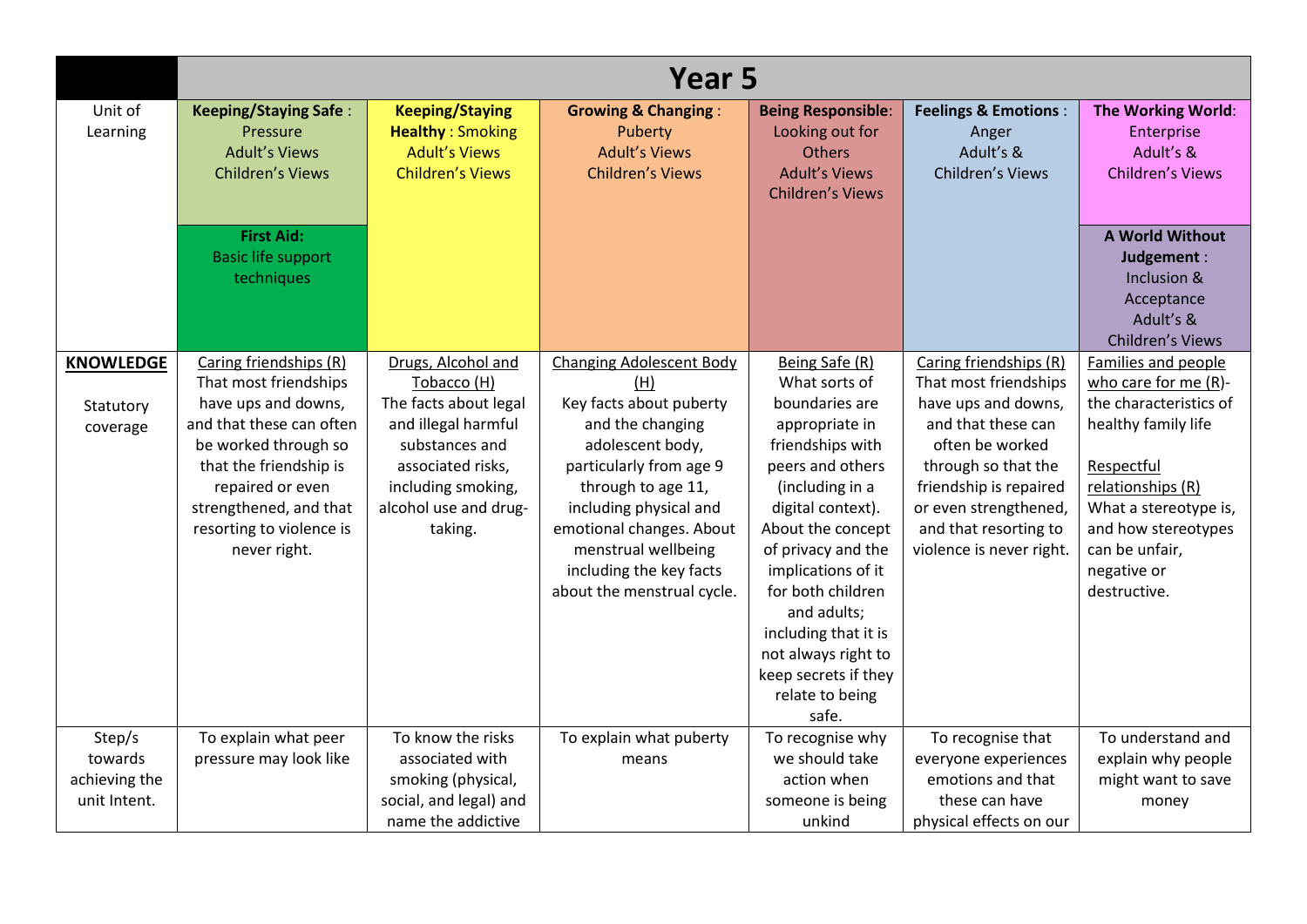|                                                    |                                                                                              | ingredient found in<br>cigarettes, e-cigs, etc.                                               |                                                                                 |                                                                                                                    | body, both pleasant<br>and unpleasant                                                                                                               |                                                                                          |
|----------------------------------------------------|----------------------------------------------------------------------------------------------|-----------------------------------------------------------------------------------------------|---------------------------------------------------------------------------------|--------------------------------------------------------------------------------------------------------------------|-----------------------------------------------------------------------------------------------------------------------------------------------------|------------------------------------------------------------------------------------------|
| Step/s<br>towards<br>achieving the<br>unit Intent. | To recognise ways to<br>manage peer pressure                                                 | To describe how<br>smoking can affect<br>your immediate and<br>future health and<br>wellbeing | To describe the changes<br>that boys and girls may go<br>through during puberty | To describe caring<br>and considerate<br>behaviour,<br>including the<br>importance of<br>looking out for<br>others | To explain how<br>feelings can be<br>communicated with or<br>without words                                                                          | To identify ways in<br>which you can help<br>out at home                                 |
| Step/s<br>towards<br>achieving the<br>unit Intent. | To know what a positive<br>friendship looks like                                             | To give reasons why<br>someone might start<br>and continue to<br>smoke                        | To identify why our bodies<br>go through puberty                                | To demonstrate<br>why it is important<br>to behave in an<br>appropriate and<br>responsible way                     | To recognise that we<br>can choose how we<br>act on our emotions<br>and that our choices<br>and actions can affect<br>ourselves and other<br>people | To budget for items<br>you would like to buy                                             |
| Step/s<br>towards<br>achieving the<br>unit Intent. | To explain the potential<br>outcomes that may<br>happen when we take<br>risks around others. | To identify and use<br>skills and strategies to<br>resist any pressure to<br>smoke            | To develop coping<br>strategies to help with the<br>different stages of puberty | To identify how<br>making some<br>choices can impact<br>others' lives in a<br>negative way                         | To demonstrate a<br>range of strategies to<br>help control and<br>manage unpleasant/<br>uncomfortable<br>emotions, such as<br>anger                 | To recognise ways to<br>make money and the<br>early stages of<br>enterprise              |
| Step/s<br>towards<br>achieving the<br>unit Intent. | To know how to<br>complete a primary<br>survey for first aid                                 |                                                                                               | To identify who and what<br>can help us during puberty                          |                                                                                                                    |                                                                                                                                                     | To identify some of<br>the ways in which we<br>are different and<br>unique               |
| Step/s<br>towards<br>achieving the<br>unit Intent. | To know when to deliver<br>CPR and to call for<br>emergency help                             |                                                                                               |                                                                                 |                                                                                                                    |                                                                                                                                                     | To explain some of<br>the elements which<br>help us to have a<br>diverse community       |
| Step/s<br>towards<br>achieving the<br>unit Intent. |                                                                                              |                                                                                               |                                                                                 |                                                                                                                    |                                                                                                                                                     | To describe strategies<br>to overcome barriers<br>and promote diversity<br>and inclusion |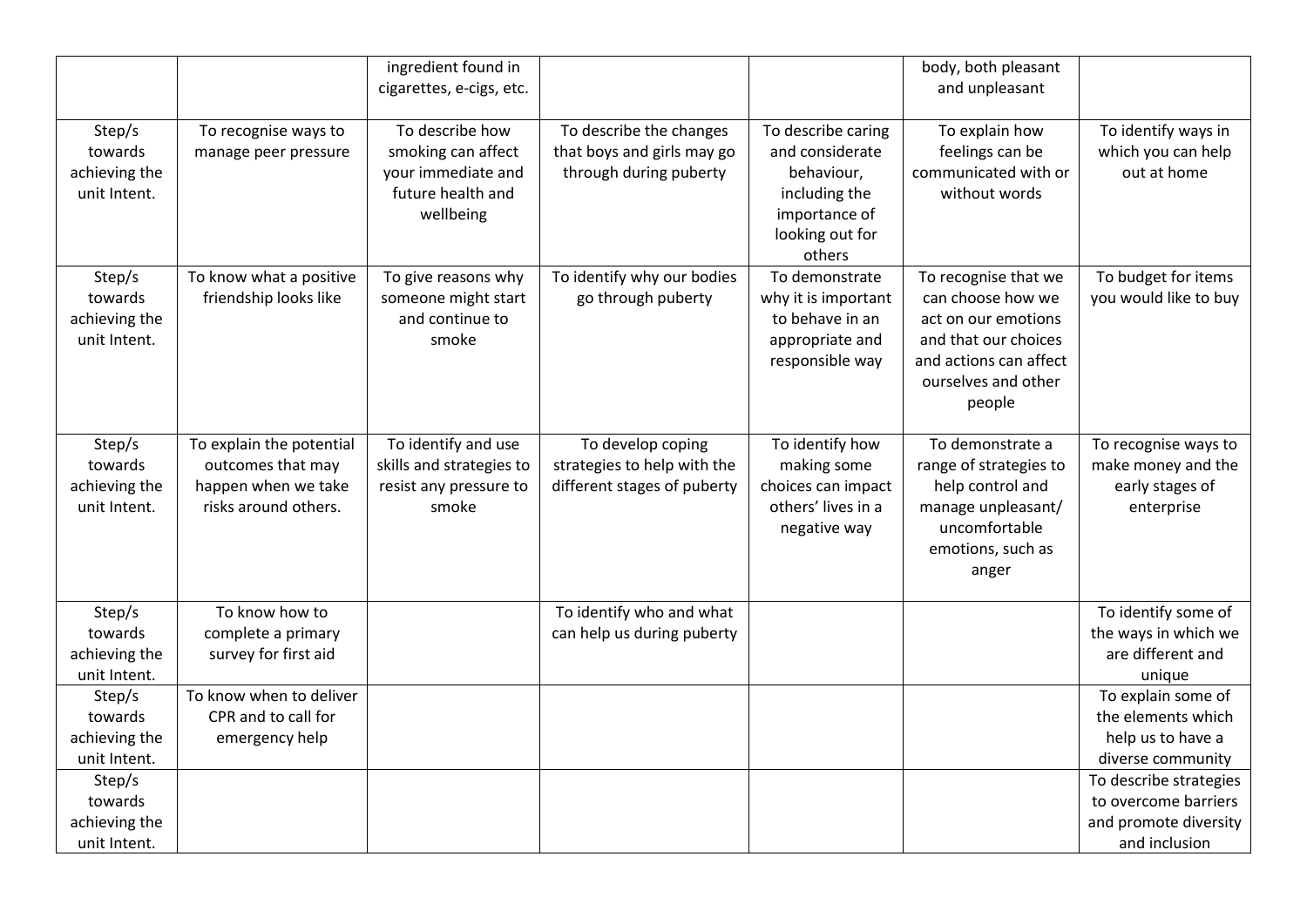|                  | Year 6                       |                         |                                |                           |                                 |                               |  |  |  |
|------------------|------------------------------|-------------------------|--------------------------------|---------------------------|---------------------------------|-------------------------------|--|--|--|
| Unit of          | <b>Keeping/Staying Safe:</b> | <b>Keeping/Staying</b>  | <b>Growing &amp; Changing:</b> | <b>Being Responsible:</b> | <b>Feelings &amp; Emotions:</b> | The Working World:            |  |  |  |
| Learning         | <b>Water Safety</b>          | <b>Healthy: Alcohol</b> | Conception                     | <b>Stealing</b>           | Worry                           | In-App Purchases              |  |  |  |
|                  | <b>First Aid:</b>            |                         |                                |                           |                                 | A World Without               |  |  |  |
|                  | Dealing with Injuries        |                         |                                |                           |                                 | Judgement : British<br>Values |  |  |  |
|                  |                              |                         |                                |                           |                                 |                               |  |  |  |
| <b>KNOWLEDGE</b> | <b>Basic First Aid</b>       | Drugs, Alcohol and      | Sex Education (detail not      | Caring                    | Mental wellbeing (H)            | Internet Safety and           |  |  |  |
|                  | - how to make a clear        | Tobacco (H): The facts  | from stat doc.)                | friendships(R)            | How to recognise and            | Harms (H)                     |  |  |  |
| Statutory        | and efficient call to        | about legal and illegal | about the physical and         | How to recognise          | talk about their                | How to be a                   |  |  |  |
| coverage         | emergency services if        | harmful substances      | emotional changes that         | who to trust and          | emotions, including             | discerning consumer           |  |  |  |
|                  | necessary.                   | and associated risks,   | happen when approaching        | who not to trust,         | having a varied                 | of information online         |  |  |  |
|                  |                              | including smoking,      | and during puberty             | how to judge when         | vocabulary of words to          | including                     |  |  |  |
|                  | - concepts of basic first-   | alcohol use and drug-   | (including menstruation,       | a friendship is           | use when talking                | understanding that            |  |  |  |
|                  | aid, for example dealing     | taking.                 | key facts about the            | making them feel          | about their own and             | information, including        |  |  |  |
|                  | with common injuries,        |                         | menstrual cycle and            | unhappy or                | others' feelings. How           | that from search              |  |  |  |
|                  | including head injuries.     |                         | menstrual wellbeing,           | uncomfortable,            | to judge whether what           | engines, is ranked,           |  |  |  |
|                  |                              |                         | erections and wet dreams)      | managing conflict,        | they are feeling and            | selected and                  |  |  |  |
|                  |                              |                         |                                | how to manage             | how they are behaving           | targeted.                     |  |  |  |
|                  |                              |                         | about how hygiene              | these situations          | is appropriate and              |                               |  |  |  |
|                  |                              |                         | routines change during the     | and how to seek           | proportionate. Simple           | Families and people           |  |  |  |
|                  |                              |                         | time of puberty,               | help or advice from       | self-care techniques,           | who care for me $(R)$ :       |  |  |  |
|                  |                              |                         |                                | others, if needed.        | including the                   | That others' families,        |  |  |  |
|                  |                              |                         | about the processes of         |                           | importance of rest,             | either in school or in        |  |  |  |
|                  |                              |                         | reproduction and birth as      |                           | time spent with                 | the wider world,              |  |  |  |
|                  |                              |                         | part of the human life         |                           | friends and family and          | sometimes look                |  |  |  |
|                  |                              |                         | cycle; how babies are          |                           | the benefits of                 | different from their          |  |  |  |
|                  |                              |                         | conceived and born (and        |                           | hobbies and interests.          | family, but that they         |  |  |  |
|                  |                              |                         | that there are ways to         |                           |                                 | should respect those          |  |  |  |
|                  |                              |                         | prevent a baby being           |                           |                                 | differences and know          |  |  |  |
|                  |                              |                         | made); how babies need to      |                           |                                 | that other children's         |  |  |  |
|                  |                              |                         | be cared for                   |                           |                                 | families are also             |  |  |  |
|                  |                              |                         |                                |                           |                                 | characterised by love         |  |  |  |
|                  |                              |                         |                                |                           |                                 | and care. That stable,        |  |  |  |
|                  |                              |                         |                                |                           |                                 | caring relationships,         |  |  |  |
|                  |                              |                         |                                |                           |                                 | which may be of               |  |  |  |